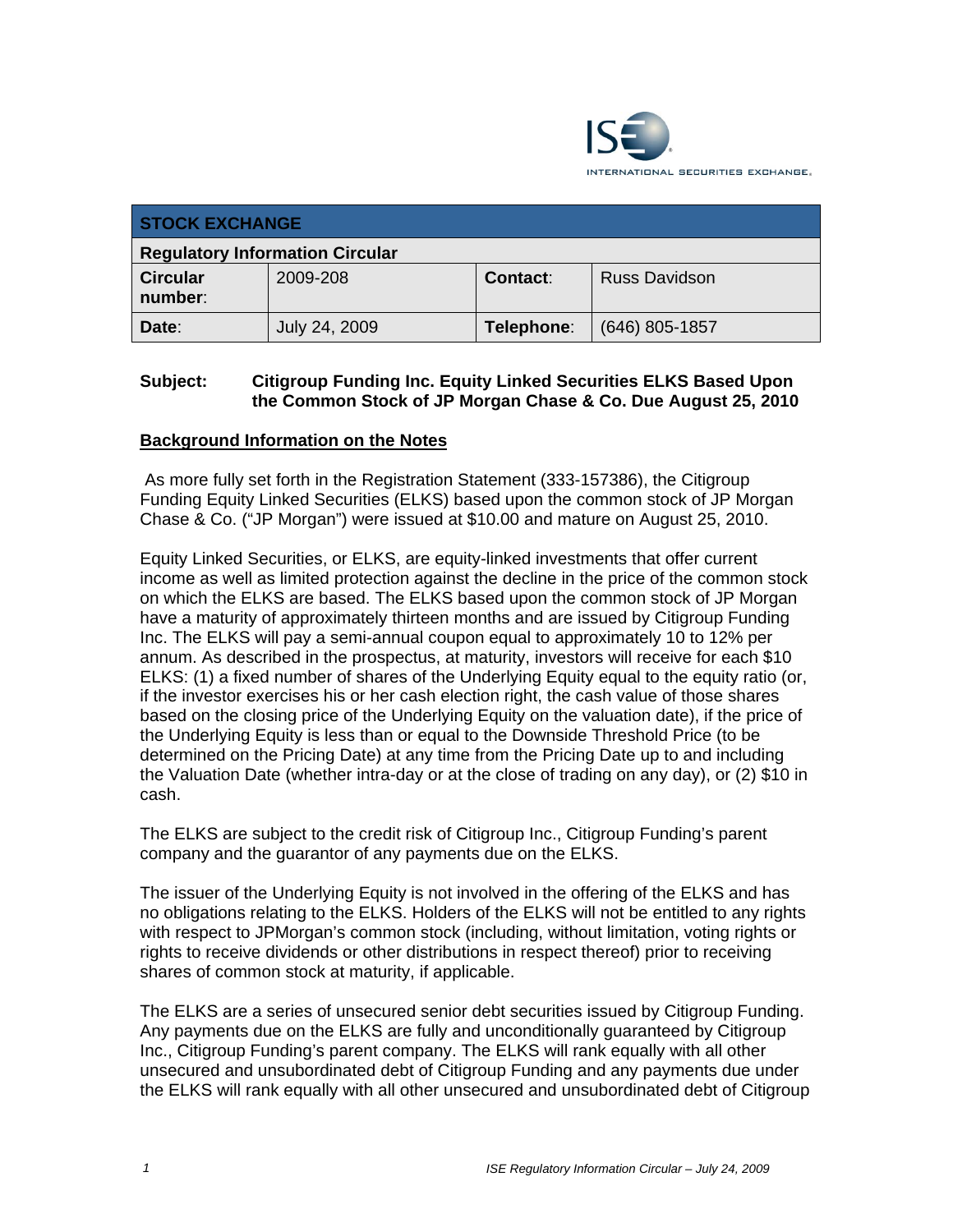Inc. The return of the principal amount of an investor's investment in the ELKS at maturity is not guaranteed.

Citigroup Investment Research or other affiliates of Citigroup Funding may publish research reports or otherwise express opinions or provide recommendations from time to time regarding JPMorgan's common stock or other matters that may influence the price of JPMorgan common stock and, therefore, the value of the ELKS. Any research, opinion or recommendation expressed by Citigroup Investment Research or other Citigroup Funding affiliates may not be consistent with purchasing, holding or selling the ELKS. Other factors will also influence the value of the ELKS. One can expect that generally the market price of the underlying common stock shares on any day will affect the value of the ELKS more than any other single factor. Other factors that may influence the value of the ELKS include: supply and demand for the ELKS, volatility of the underlying stock, interest rates, economic, financial, political and regulatory or judicial events. In addition, the time remaining to maturity and the credit worthiness of Citigroup Funding Inc. may influence the pricing of the ELKS.

For additional information regarding the Securities, including risks, please consult the Registration Statement and pricing supplement.

### **Exchange Rules Applicable to Trading in the Securities**

The Securities are considered equity securities, thus rendering trading in the Securities subject to the Exchange's existing rules governing the trading of equity securities.

#### **Trading Hours**

Trading in the Shares on ISE is on a UTP basis and is subject to ISE equity trading rules. The Shares will trade from 8:00 a.m. until 8:00 p.m. Eastern Time. Equity Electronic Access Members ("Equity EAMs") trading the Shares during the Extended Market Sessions are exposed to the risk of the lack of the calculation or dissemination of underlying index value or intraday indicative value ("IIV"). For certain derivative securities products, an updated underlying index value or IIV may not be calculated or publicly disseminated in the Extended Market hours. Since the underlying index value and IIV are not calculated or widely disseminated during Extended Market hours, an investor who is unable to calculate implied values for certain derivative securities products during Extended Market hours may be at a disadvantage to market professionals.

**This Regulatory Information Circular is not a statutory Prospectus. Equity EAMs should consult the Trust's Registration Statement, SAI, Prospectus and the Fund's website for relevant information.**